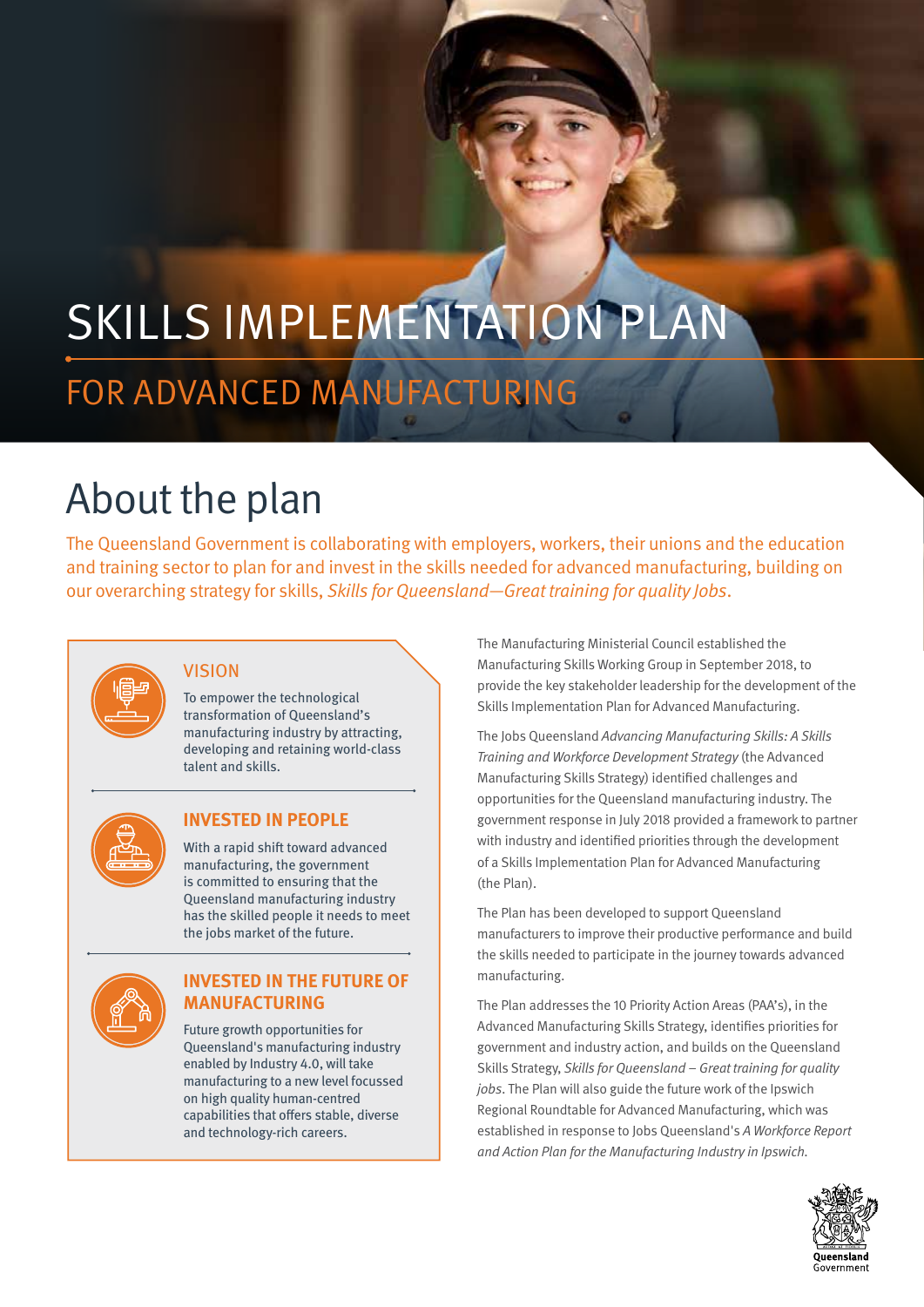## Implementation program

The plan will use the Skills Innovation Lifecycle as a framework for implementing the 10 priority action areas. The lifecycle has three elements which represent the connected structural value stream for a continual, contemporary and sustainable industry skilling approach:

- **●** industry ecosystem
- **●** leadership, business and workforce capabilities
- **●** image, attraction and retention.

The elements are described as a lifecycle as they are co-dependent on one another.

### **INDUSTRY ECOSYSTEM**

An economic community supported by a foundation of interacting organisations and individuals — the organisms of the business world.

### Priority Action Areas



POSITIONING THE MANUFACTURING WORKFORCE AS A KEY PARTNER IN THE JOURNEY TOWARDS ADVANCED MANUFACTURING

**●** Stakeholders — employers, employees, industry associations, unions and training providers, facilitated by government.



#### SUPPORTING INDUSTRY-LED ECOSYSTEMS

**●** Stakeholders — employers, industry associations, supply chain partners, research institutions, schools, training providers, universities, regional networks and government.



#### INCREASING THE DIVERSITY OF THE MANUFACTURING WORKFORCE

**●** Stakeholders — employers, employees, industry associations, unions, organisations supporting employment pathways and government.

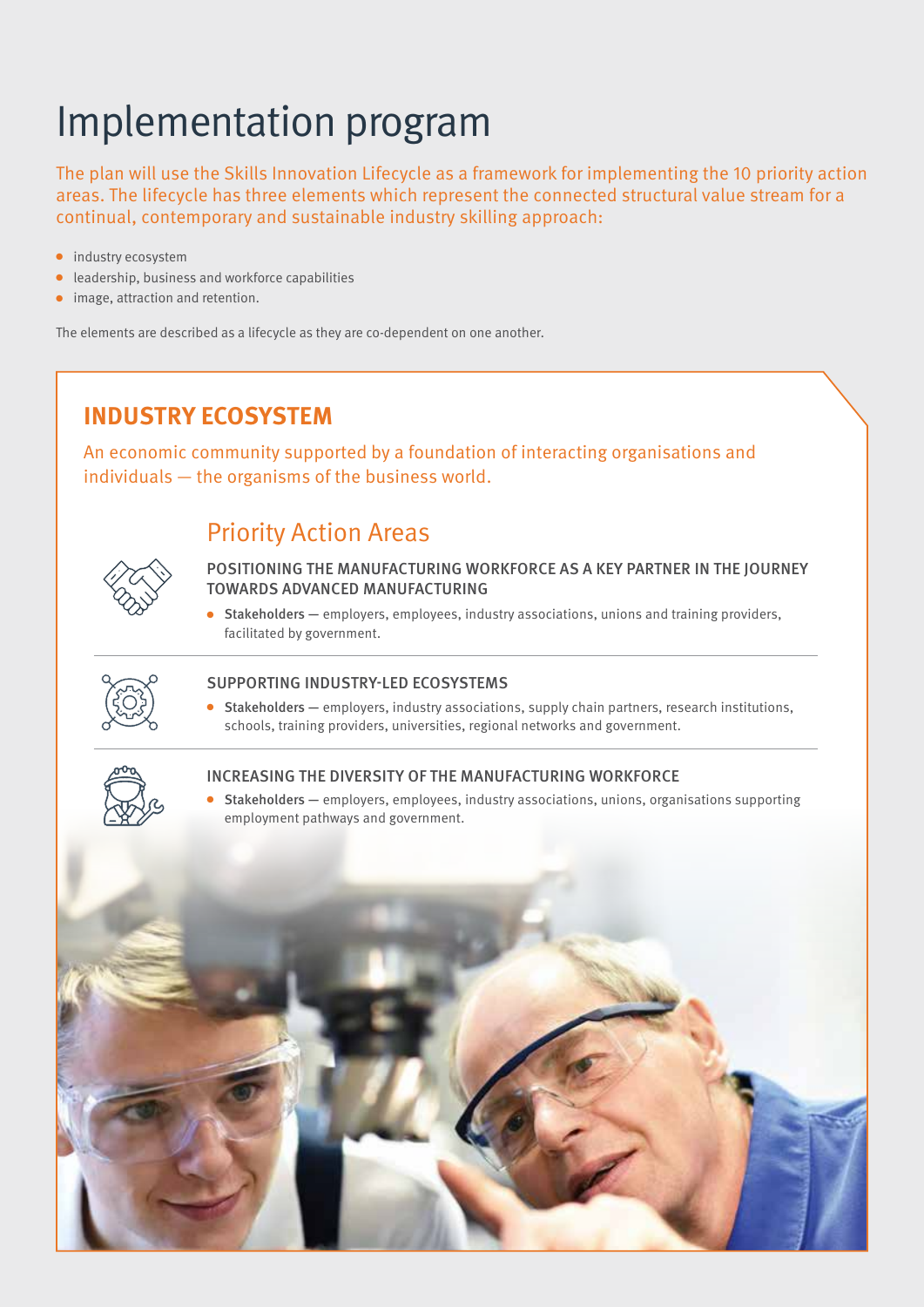## **LEADERSHIP, BUSINESS AND WORKPLACE CAPABILITIES**

A capable business is one that consistently achieves superior performance; delivers superior value to its customers, innovates more rapidly, and is difficult to imitate. It has the core knowledge, skills and attitudes necessary for success at all levels of leadership, management and the workforce and are transferable from one organisation to another.



### Priority Action Areas

#### STRENGTHENING THE BUSINESS CAPABILITY OF MANUFACTURERS

● Stakeholders — employers, employees, industry associations, unions, government, training providers, universities and regional networks.



#### BUILDING THE UNDERSTANDING OF CAPABILITY RELATED TO BUSINESS MANAGEMENT, INNOVATION AND PRODUCTIVITY AT ALL LEVELS OF THE MANUFACTURING INDUSTRY

**●** Stakeholders — employers, employees, training providers, universities, government and skills service organisations.



#### FOSTERING CONTINUED INDUSTRY OPPORTUNITY GROWTH

**●** Stakeholders — employers, industry associations, unions, ecosystems and government.



#### STRENGTHENING THE ROLE OF APPRENTICESHIPS AND TRAINEESHIPS AND THE VET SYSTEM IN SUPPORTING SKILLS DEVELOPMENT

**●** Stakeholders — employers, employees, industry associations, unions, group training organisations, skills service organisations, schools, training providers, universities and government.



#### BUILDING A HIGHLY SKILLED, ADAPTABLE AND CAPABLE EXISTING WORKFORCE

● Stakeholders — employers, employees, industry associations, unions, training providers, universities and government.

## **IMAGE, ATTRACTION AND RETENTION**

Creating an environment where manufacturing is understood in a tangible sense, is cognitively stimulating and economically rewarding, so as to attract, retain and utilise the workforce of the future.

## Priority Action Areas



#### POSITIONING MANUFACTURING AS A FIRST-CHOICE CAREER

Stakeholders — employers, employees, industry associations, unions, universities, schools, VET, regional networks and government.



#### FACILITATING ENHANCED PARTNERSHIPS AND ENGAGEMENT TO BETTER PREPARE NEW ENTRANTS

**●** Stakeholders — employers, employees, industry associations, unions, educational and training sector, regional networks and government.